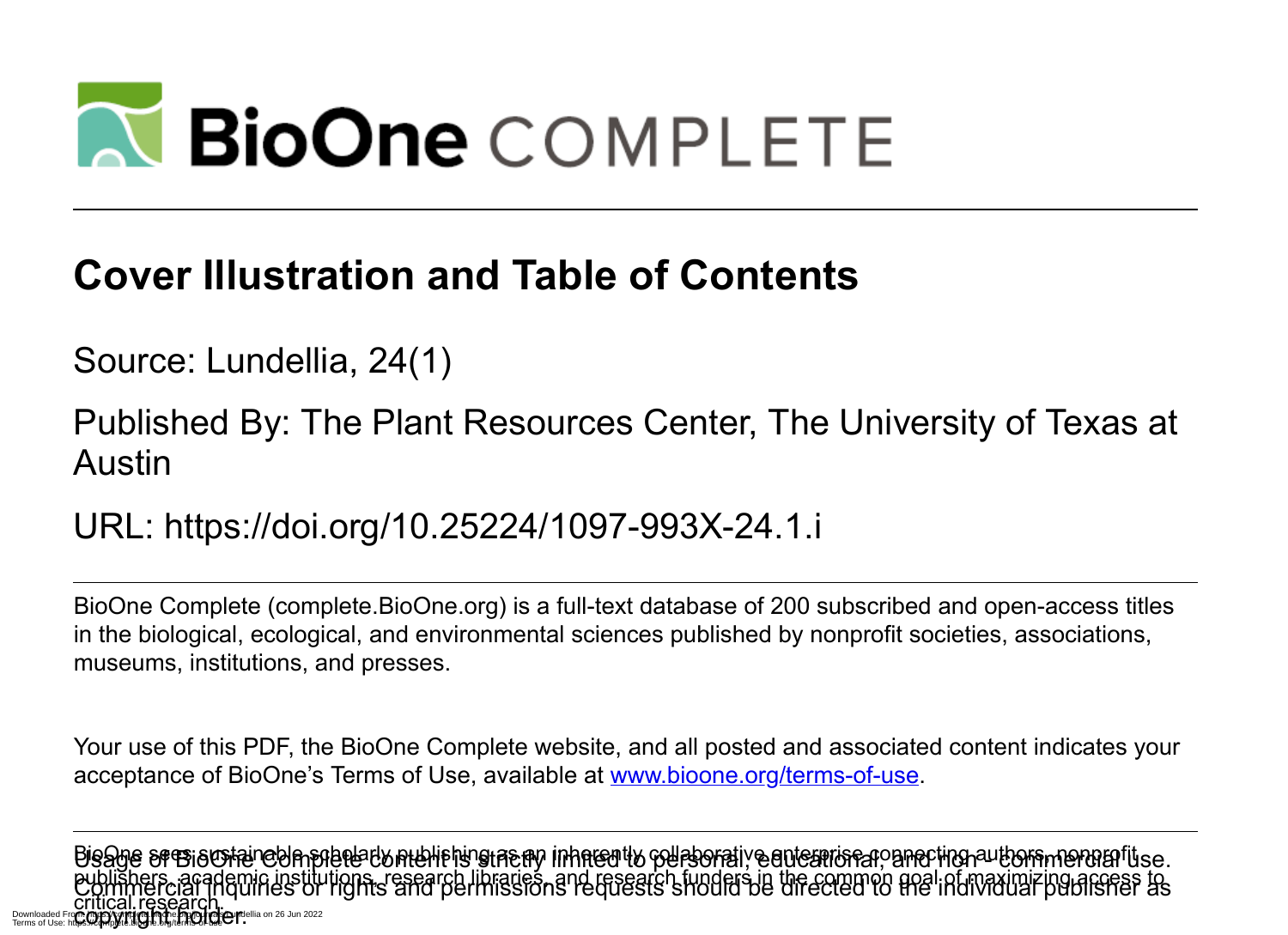### LUNDELLIA

*December 2021, Number 24*

#### *Contents*

*1* Chromosome numbers in *Verbesina* (Asteraceae, Heliantheae, Verbesininae)

Jose L. Panero, JOHN L. STROTHER

*11 Yucca carrii* (Asparagaceae), a new species from the northern Gulf Coast Prairie of Texas

Karen Husum Clary, THOMAS P. ADAMS

LUNDELLIA

**LUNDELLIA** 



*December 2021 Number 24*



(ISSN 1097-993X)